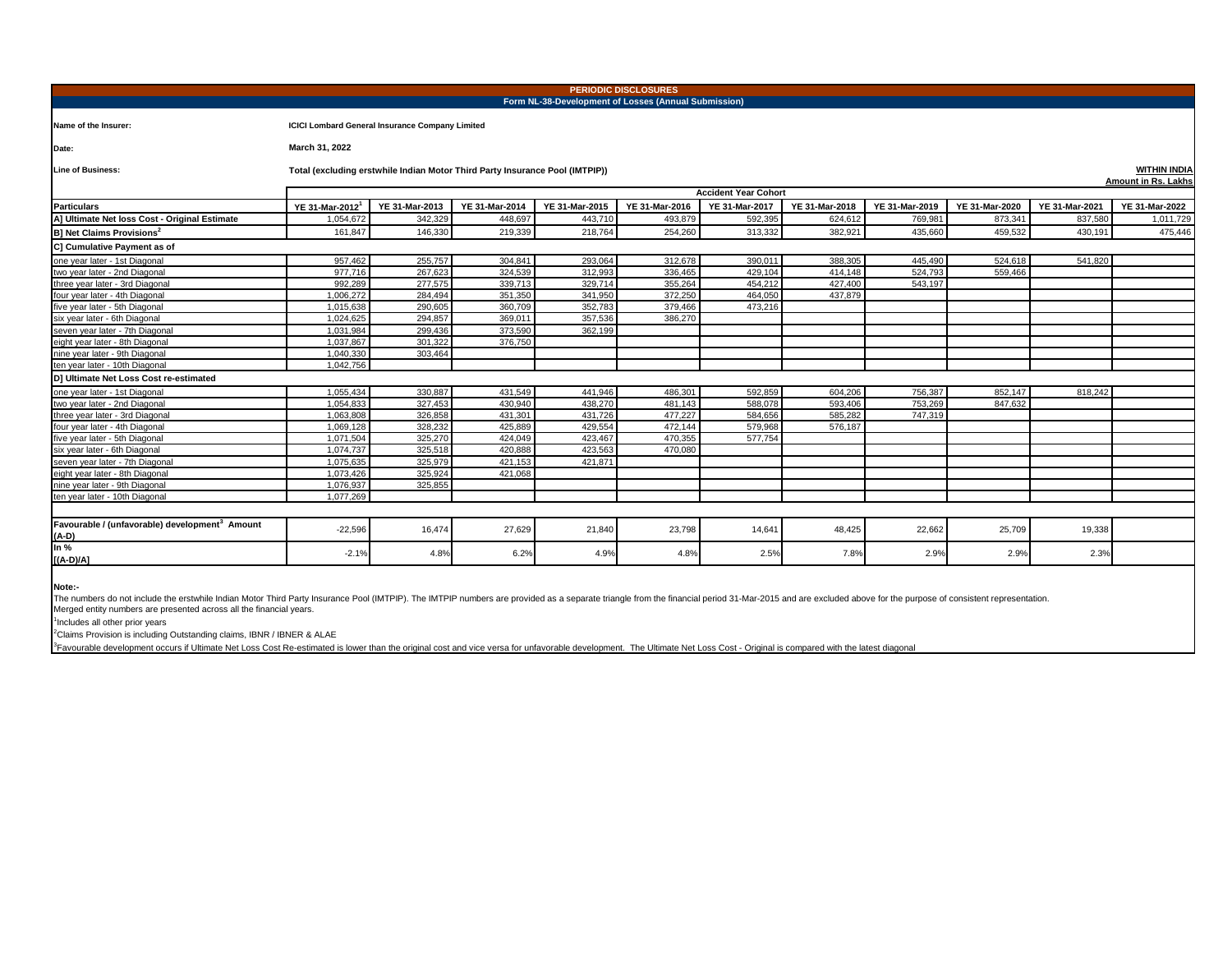| <b>PERIODIC DISCLOSURES</b><br>Form NL-38-Development of Losses (Annual Submission) |                                                                                  |                                                        |                |                |                |                       |                |                |                |                |                |  |
|-------------------------------------------------------------------------------------|----------------------------------------------------------------------------------|--------------------------------------------------------|----------------|----------------|----------------|-----------------------|----------------|----------------|----------------|----------------|----------------|--|
| Name of the Insurer:                                                                |                                                                                  | <b>ICICI Lombard General Insurance Company Limited</b> |                |                |                |                       |                |                |                |                |                |  |
| Date:                                                                               | March 31, 2022                                                                   |                                                        |                |                |                |                       |                |                |                |                |                |  |
| <b>Line of Business:</b>                                                            | Motor-TP (excluding IMTPIP)<br><b>WITHIN INDIA</b><br><b>Amount in Rs. Lakhs</b> |                                                        |                |                |                |                       |                |                |                |                |                |  |
|                                                                                     | <b>Accident Year Cohort</b>                                                      |                                                        |                |                |                |                       |                |                |                |                |                |  |
| <b>Particulars</b>                                                                  | YE 31-Mar-2012                                                                   | YE 31-Mar-2013                                         | YE 31-Mar-2014 | YE 31-Mar-2015 | YE 31-Mar-2016 | <b>YE 31-Mar-2017</b> | YE 31-Mar-2018 | YE 31-Mar-2019 | YE 31-Mar-2020 | YE 31-Mar-2021 | YE 31-Mar-2022 |  |
| A] Ultimate Net loss Cost - Original Estimate                                       | 110.623                                                                          | 58,052                                                 | 107,360        | 126.322        | 159,707        | 170,509               | 199.848        | 244.138        | 315,517        | 251,512        | 280.658        |  |
| <b>B1 Net Claims Provisions<sup>2</sup></b>                                         | 65,883                                                                           | 57,488                                                 | 106,094        | 125,099        | 157,869        | 168,294               | 198,160        | 242,224        | 308,776        | 247,815        | 275,072        |  |
| C] Cumulative Payment as of                                                         |                                                                                  |                                                        |                |                |                |                       |                |                |                |                |                |  |
| one vear later - 1st Diagonal                                                       | 57,975                                                                           | 6.216                                                  | 10.689         | 12,118         | 16,871         | 17.841                | 17.202         | 25,200         | 27,112         | 27.584         |                |  |
| two year later - 2nd Diagonal                                                       | 71,242                                                                           | 14,580                                                 | 24,847         | 27,512         | 37,124         | 38,030                | 37,770         | 40.727         | 52.765         |                |                |  |
| three year later - 3rd Diagonal                                                     | 82.574                                                                           | 22,586                                                 | 37,301         | 42,012         | 53,990         | 55,803                | 47,931         | 55,717         |                |                |                |  |
| four year later - 4th Diagonal                                                      | 92,251                                                                           | 28,799                                                 | 48,019         | 53,124         | 69,061         | 64,150                | 57,251         |                |                |                |                |  |
| five vear later - 5th Diagonal                                                      | 100,370                                                                          | 34.336                                                 | 56.336         | 63.892         | 75.207         | 72.098                |                |                |                |                |                |  |
| six vear later - 6th Diagonal                                                       | 107.420                                                                          | 38.301                                                 | 64.649         | 67.968         | 81.385         |                       |                |                |                |                |                |  |
| seven year later - 7th Diagonal                                                     | 113,719                                                                          | 42.434                                                 | 68.154         | 72.174         |                |                       |                |                |                |                |                |  |
| eight year later - 8th Diagonal                                                     | 118,617                                                                          | 44,199                                                 | 71,192         |                |                |                       |                |                |                |                |                |  |
| nine year later - 9th Diagonal                                                      | 120.734                                                                          | 46,180                                                 |                |                |                |                       |                |                |                |                |                |  |
| ten year later - 10th Diagonal                                                      | 122.838                                                                          |                                                        |                |                |                |                       |                |                |                |                |                |  |
| D] Ultimate Net Loss Cost re-estimated                                              |                                                                                  |                                                        |                |                |                |                       |                |                |                |                |                |  |
| one vear later - 1st Diagonal                                                       | 120.260                                                                          | 57.882                                                 | 105.855        | 127.598        | 160.082        | 171.761               | 198.853        | 244.461        | 312.315        | 251.512        |                |  |
| two vear later - 2nd Diagonal                                                       | 120.724                                                                          | 59.086                                                 | 108.601        | 129.856        | 161.113        | 171.291               | 196.542        | 241.425        | 312.315        |                |                |  |
| three year later - 3rd Diagonal                                                     | 126,844                                                                          | 60.017                                                 | 111.039        | 129,275        | 161.040        | 169.400               | 189.431        | 238,674        |                |                |                |  |
| four year later - 4th Diagonal                                                      | 129,592                                                                          | 61,573                                                 | 109.965        | 129.550        | 158,806        | 165.643               | 182.010        |                |                |                |                |  |
| five year later - 5th Diagonal                                                      | 133,507                                                                          | 61,753                                                 | 109.874        | 126.458        | 157,578        | 164.492               |                |                |                |                |                |  |
| six year later - 6th Diagonal                                                       | 140.279                                                                          | 63.079                                                 | 108.495        | 126.153        | 157,506        |                       |                |                |                |                |                |  |
| seven year later - 7th Diagonal                                                     | 142,550                                                                          | 63,479                                                 | 108,475        | 124,792        |                |                       |                |                |                |                |                |  |
| eight year later - 8th Diagonal                                                     | 143,003                                                                          | 64.561                                                 | 108,456        |                |                |                       |                |                |                |                |                |  |
| nine vear later - 9th Diagonal                                                      | 147.497                                                                          | 64.550                                                 |                |                |                |                       |                |                |                |                |                |  |
| ten year later - 10th Diagonal                                                      | 148.332                                                                          |                                                        |                |                |                |                       |                |                |                |                |                |  |
|                                                                                     |                                                                                  |                                                        |                |                |                |                       |                |                |                |                |                |  |
| Favourable / (unfavorable) development <sup>3</sup> Amount<br>(A-D)                 | $-37,710$                                                                        | $-6,498$                                               | $-1,096$       | 1,531          | 2,201          | 6,017                 | 17,838         | 5,464          | 3,202          |                |                |  |
| In $%$<br>$[(A-D)/A]$                                                               | $-34.1%$                                                                         | $-11.2%$                                               | $-1.0%$        | 1.2%           | 1.4%           | 3.5%                  | 8.9%           | 2.2%           | 1.0%           | 0.0%           |                |  |
|                                                                                     |                                                                                  |                                                        |                |                |                |                       |                |                |                |                |                |  |

**Note:-**<br>Merged entity numbers are presented across all the financial years. Numbers do not include the erstwhile Indian Motor Third Party Insurance Pool (IMTPIP).<br><sup>1</sup>Includes all other prior vears<br><sup>4</sup>Claims Provision is i

<sup>3</sup> Favourable development occurs if Ultimate Net Loss Cost Re-estimated is lower than the original cost and vice versa for unfavorable development. The Ultimate Net Loss Cost - Original is compared with the latest diagona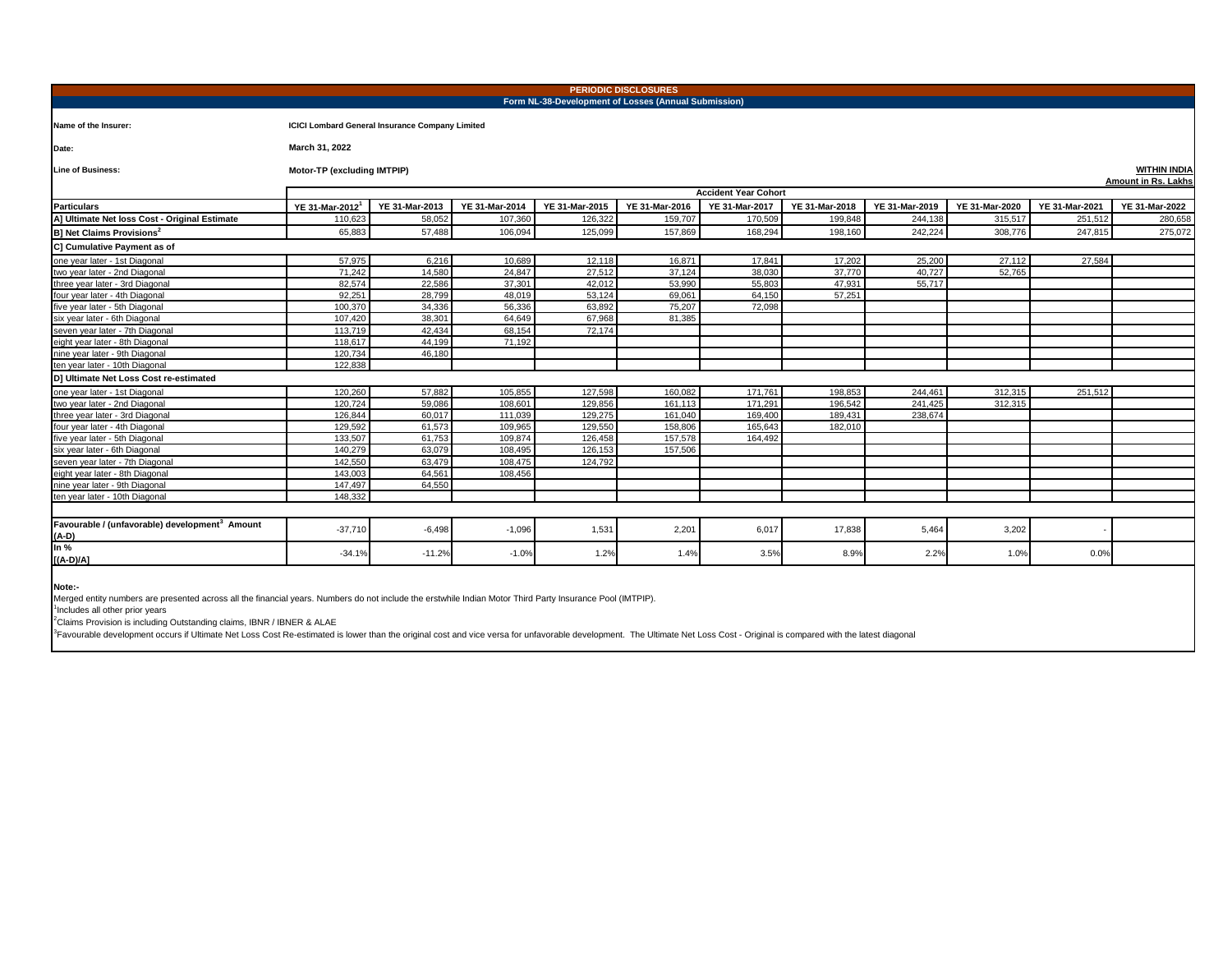| <b>PERIODIC DISCLOSURES</b><br>Form NL-38-Development of Losses (Annual Submission) |                                                                                                                                         |                |                |                |                |                |                |                |                |                |                |
|-------------------------------------------------------------------------------------|-----------------------------------------------------------------------------------------------------------------------------------------|----------------|----------------|----------------|----------------|----------------|----------------|----------------|----------------|----------------|----------------|
|                                                                                     |                                                                                                                                         |                |                |                |                |                |                |                |                |                |                |
| Name of the Insurer:                                                                | <b>ICICI Lombard General Insurance Company Limited</b>                                                                                  |                |                |                |                |                |                |                |                |                |                |
| Date:                                                                               | March 31, 2022                                                                                                                          |                |                |                |                |                |                |                |                |                |                |
| <b>Line of Business:</b>                                                            | <b>WITHIN INDIA</b><br>erstwhile Indian Motor Third Party Insurance Pool (IMTPIP)<br>Amount in Rs. Lakhs<br><b>Accident Year Cohort</b> |                |                |                |                |                |                |                |                |                |                |
|                                                                                     |                                                                                                                                         |                |                |                |                |                |                |                |                |                |                |
| <b>Particulars</b>                                                                  | YE 31-Mar-2012                                                                                                                          | YE 31-Mar-2013 | YE 31-Mar-2014 | YE 31-Mar-2015 | YE 31-Mar-2016 | YE 31-Mar-2017 | YE 31-Mar-2018 | YE 31-Mar-2019 | YE 31-Mar-2020 | YE 31-Mar-2021 | YE 31-Mar-2022 |
| A] Ultimate Net loss Cost - Original Estimate                                       |                                                                                                                                         | 27,137         |                |                |                |                |                |                |                |                |                |
| <b>B] Net Claims Provisions2</b>                                                    |                                                                                                                                         | 26,745         |                |                |                |                |                |                |                |                |                |
| C] Cumulative Payment as of                                                         |                                                                                                                                         |                |                |                |                |                |                |                |                |                |                |
| one year later - 1st Diagonal                                                       | 96,787                                                                                                                                  | 4.137          |                |                |                |                |                |                |                |                |                |
| two year later - 2nd Diagonal                                                       | 127,814                                                                                                                                 | 10.723         |                |                |                |                |                |                |                |                |                |
| three year later - 3rd Diagonal                                                     | 167.11                                                                                                                                  | 16.825         |                |                |                |                |                |                |                |                |                |
| four year later - 4th Diagonal                                                      | 194.055                                                                                                                                 | 21.788         |                |                |                |                |                |                |                |                |                |
| five year later - 5th Diagonal                                                      | 216.104                                                                                                                                 | 25.633         |                |                |                |                |                |                |                |                |                |
| six year later - 6th Diagonal                                                       | 232.988                                                                                                                                 | 28,626         |                |                |                |                |                |                |                |                |                |
| seven year later - 7th Diagonal                                                     | 248,016                                                                                                                                 | 31,472         |                |                |                |                |                |                |                |                |                |
| eight year later - 8th Diagonal                                                     | 261,805                                                                                                                                 | 32,734         |                |                |                |                |                |                |                |                |                |
| nine year later - 9th Diagonal                                                      | 268,207                                                                                                                                 | 34,183         |                |                |                |                |                |                |                |                |                |
| ten year later - 10th Diagonal                                                      | 276,159                                                                                                                                 |                |                |                |                |                |                |                |                |                |                |
| D] Ultimate Net Loss Cost re-estimated                                              |                                                                                                                                         |                |                |                |                |                |                |                |                |                |                |
| one year later - 1st Diagonal                                                       | 229,208                                                                                                                                 | 27,181         |                |                |                |                |                |                |                |                |                |
| two year later - 2nd Diagonal                                                       | 229,208                                                                                                                                 | 35,395         |                |                |                |                |                |                |                |                |                |
| three year later - 3rd Diagonal                                                     | 267,980                                                                                                                                 | 36,050         |                |                |                |                |                |                |                |                |                |
| four year later - 4th Diagonal                                                      | 273,738                                                                                                                                 | 36,836         |                |                |                |                |                |                |                |                |                |
| five year later - 5th Diagonal                                                      | 285,369                                                                                                                                 | 41,341         |                |                |                |                |                |                |                |                |                |
| six year later - 6th Diagonal                                                       | 305,493                                                                                                                                 | 41,551         |                |                |                |                |                |                |                |                |                |
| seven year later - 7th Diagonal                                                     | 305.294                                                                                                                                 | 41.549         |                |                |                |                |                |                |                |                |                |
| eight year later - 8th Diagonal                                                     | 305.491                                                                                                                                 | 42.109         |                |                |                |                |                |                |                |                |                |
| nine vear later - 9th Diagonal                                                      | 310,446                                                                                                                                 | 43,321         |                |                |                |                |                |                |                |                |                |
| ten vear later - 10th Diagonal                                                      | 318,060                                                                                                                                 |                |                |                |                |                |                |                |                |                |                |
|                                                                                     |                                                                                                                                         |                |                |                |                |                |                |                |                |                |                |
| Favourable / (unfavorable) development <sup>3</sup> Amount<br>$(A-D)$               | $-50,080$                                                                                                                               | $-7,927$       |                |                |                |                |                |                |                |                |                |
| In $%$<br>$[(A-D)/A]$                                                               | $-18.7%$                                                                                                                                | $-22.4%$       |                |                |                |                |                |                |                |                |                |
| .                                                                                   |                                                                                                                                         |                |                |                |                |                |                |                |                |                |                |

**Note:-** Merged entity numbers are presented from 31-Mar-2015.

<sup>1</sup>Includes all other prior years

<sup>2</sup>Claims Provision is including Outstanding claims, IBNR / IBNER & ALAE

<sup>3</sup>Favourable development occurs if Ultimate Net Loss Cost Re-estimated is lower than the original cost and vice versa for unfavorable development. For the purpose of consistent representation, the Favourable / Unfavourabl